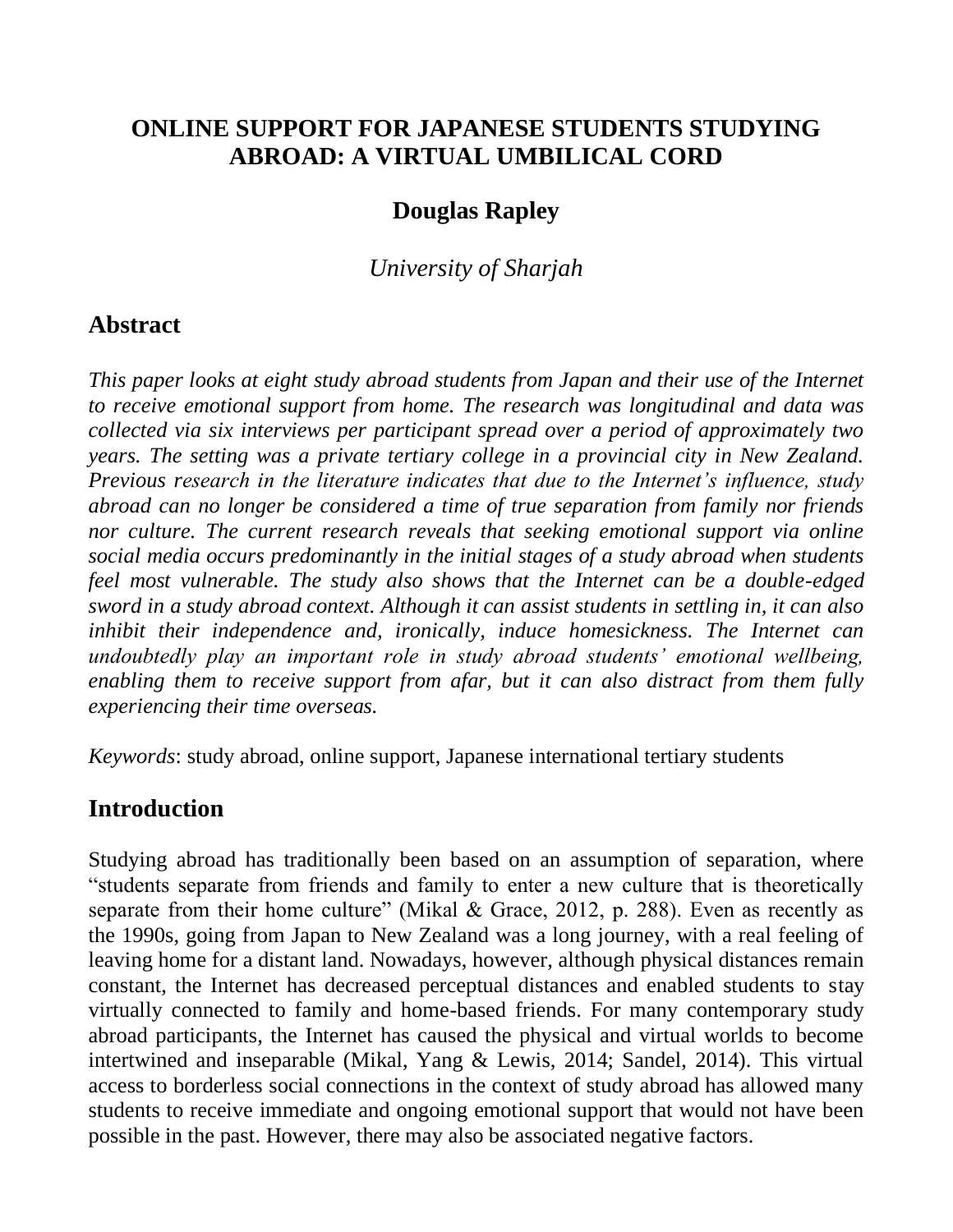This article begins by introducing the study abroad concept and focuses on online social media usage in the study abroad context. Following this, the research cohort, context and methodology are introduced. The findings are then presented under three headings based on themes that emerged from the data. The findings are then discussed before conclusions are presented.

## **Study abroad**

The term *study abroad* relates to the pursuit of education in a country other than one's own and can encompass both students who study for a short period overseas and those who undertake long-term study to complete a qualification in its entirety (Coleman, 2013; Asaoka & Yano, 2009; Andrade, 2006). Increasing proficiency in a second language (L2) has often been considered as a main motivator for students embarking on study abroad. This is because of a perception that through the combination of being immersed in the L2 speech community, together with formal classroom tuition, students can soak up the L2 like a sponge (Amuzie & Winke, 2009; Sanz, 2014; Tanaka, 2007). Undoubtedly, study abroad can offer opportunities for this to happen, but that is not to say that great improvements in L2 proficiency are a given. However, one thing that does appear certain, many study abroad students will experience escalated levels of stress, at least initially.

### **Study abroad, stress and the Internet-based support**

Unlike travellers in general, international students potentially face more stressors, such as the pressure of studying in a L2 while still building their proficiency, language problems leading to misunderstandings and adjusting to new cultures of education (Ryan & Twibell, 2000; Shadowen, Chieffo, & Guerra, 2015). The initial period in a foreign environment is usually when stress levels peak as international students struggle to position themselves and tend to suffer from anxiety, stress, homesickness and loneliness (Andrade, 2006; Ayano, 2006; Kim & Okazaki, 2014; Mikal, Rice, Abeyta, & DeVilbiss, 2013; Yue, 2009). The Internet offers positive aspects, such as reducing the perceived distance to friends and family, and providing a source of support to students who have not developed strong in-person social networks (Cole, Nick, Zelkowitz, Roeder, & Spinelli, 2017).

In the past, maintaining personal ties was difficult when moving overseas, but, as Hossain and Veenstra (2013) point out, the availability of online social network sites allow people avenues for "diasporic usage" (p. 2697). Cemalcilar, Falbo, and Stapleton (2005) observe that when people are stressed, such as when entering a new culture, they turn to social media to search out and rely on others familiar to them who can minimize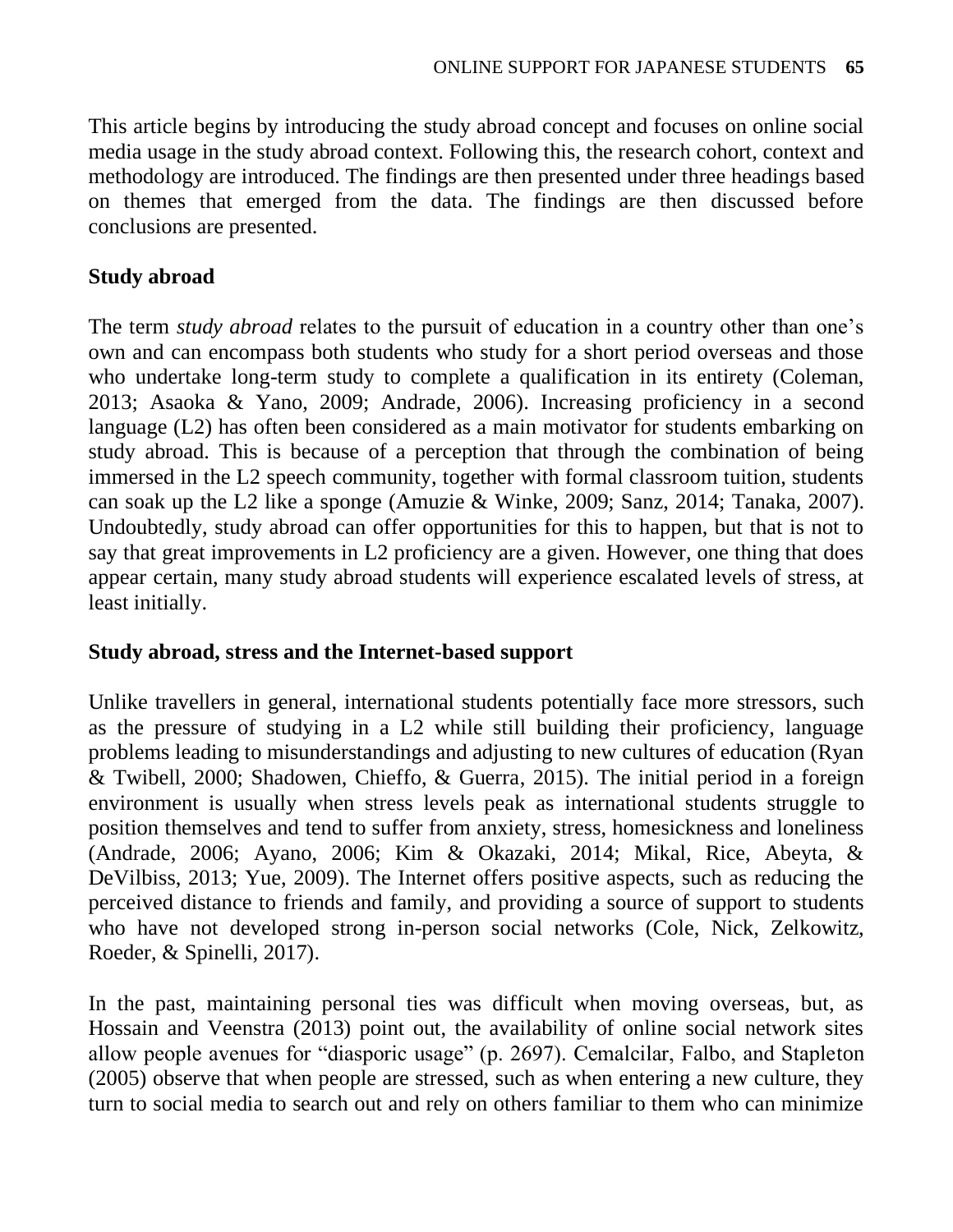self-doubt and act as pillars in reaffirming home values. These people can provide emotional support, validate self-worth and create a sense of belonging, which in turn decreases homesickness and perhaps the disorientation that may accompany adjustment to a new language or culture.

The value of support from home for study abroad students should not be overlooked. Research has shown that international students with higher stress generally communicate more with their family, demonstrating how important parental support is in dealing with stress (Kline & Liu, 2005; Mikal & Grace, 2012). Lin, Wu, You, Chang, Hu, and Xu (2018) argue that online relationships "reflect a weak network tie" because they are superficial and cannot provide "concrete assistance", and as a result "can be easily broken" (p. 5). However, other research, such as that conducted by Mikal and Grace (2012), has shown that online support provided real substance to those in need. International students who maintained strong connections with home have been found to be "far more resilient than those who do not" (Baker & Hawkins, 2006, p. 22). Mikal and Grace (2012) note that previous research has found that even with international students who don't tend to contact home much, just the realization that support is available if needed is beneficial. International student-to-family contact is often a mutual engagement as it also allays the worries of the students' parents (Kraut, Patterson, Lundmark, Kiesler, Mukophadhyay, & Scherlis, 1998; Sandel, 2014). Although these are positive points, we need to recognize that some factors associated with social media are less positive.

### **Online connections: The double-edged sword**

The use of social media for support has some negative aspects which can restrict a study abroad experience. Hofer, Thebodo, Meredith, Kaslow, and Saunders (2016) highlight that in the past, the changes that young people go through while maturing during college years often happened away from parents, but the rise in online communication has meant that parental influence can be maintained, which could influence a child's levels of independence. In this way, the Internet can function as a type of "electronic umbilical cord" (Allen & Dupuy, 2012, p. 475).

Having the ability to choose when, where and from whom to seek support is certainly a positive of the Internet. However, given that study abroad is designed to provide the opportunity for face-to-face interactions, spending long periods of time focused on digital interactions must come at a cost. With their hearts and minds focused on life back home, some students may struggle to learn the L2 and, according to Mikal and Grace's (2012) research, those students who "retain close ties with their home cultures beyond the initial transition abroad may fail to ever engage fully enough in the target culture to lose their own cultural referents" (p. 302). One of Sandel's (2014) research participants stated: "I feel that they [social media] make me feel as though I'm not studying abroad" (p. 17). This can result in students failing to "reach a stage of biculturalism, always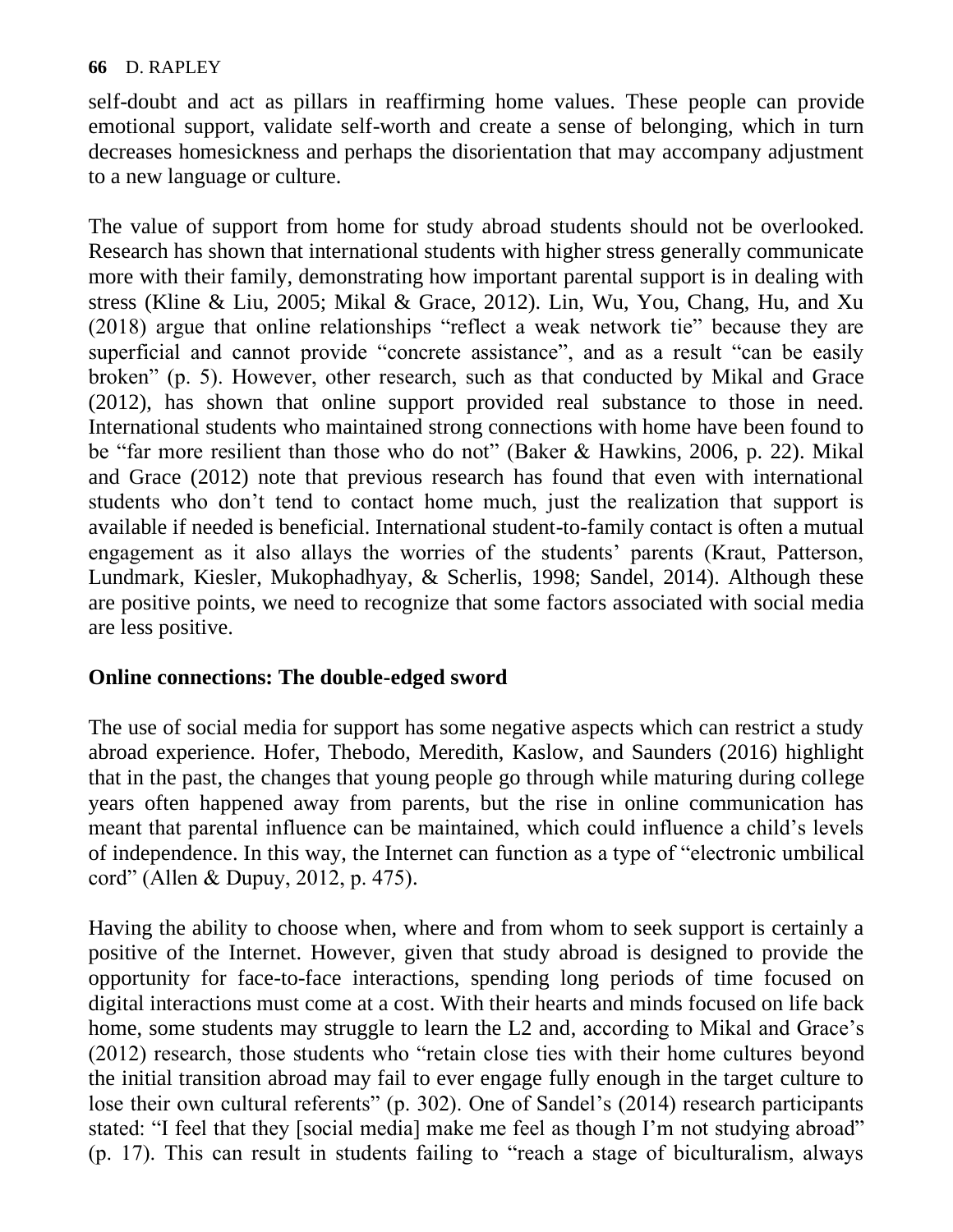seeing the target culture as 'other' and exaggerating cultural differences" (Mikal & Grace, 2012, p. 302). The abandonment of cultural integration goals appears to be a major concern surrounding communication with home via the Internet and, in the longterm, an over-reliance on this can lead to an increased sense of isolation from the host culture (Lee, Lee & Jang, 2011; Mikal et al., 2014). Another issue found by Sandel (2014) is that contacting home via the Internet can actually cause increased feelings of homesickness when students see messages and photos from home and realize what they are missing. Considering the points above, connecting with home via the Internet is a true double-edged sword in regard to study abroad. In line with this idea, this paper examines the influence of online support via social media on a group of Japanese tertiary study abroad students in New Zealand.

# **Introducing the research**

Despite a history of Japanese tertiary level students studying in New Zealand, there is sparse research on them in the New Zealand context and none focusing on their Internet use to seek support from personal and family networks. Although the research setting has unique characteristics, as any institution has, it is hoped that this research will contribute to understanding in the area of online support in regard to study abroad students in general. The research questions that follow were developed to meet this end.

- 1. How important was online support for the students?
- 2. To what extent did Internet usage patterns for contact between the students, and their friends and family change over time?
- 3. What were some perceived negatives regarding Internet use for contact between students and their friends and family?

## **Participants and context**

The foundation of this article is from doctoral research data focused on the experiences of a group of 13 students, seven males and six females, aged 17 to 21. However, only eight are mentioned in this article as they illustrated the themes strongest amongst the cohort. The participants were selected from a pool of volunteers of first-year students from Japan (approximately 40) who came to New Zealand to study for an undergraduate degree in a private tertiary institution called Global Family College (GFC) (pseudonym) in the outer suburbs of a provincial city.

All Japanese students studying at GFC were accommodated in two designated dormitories on campus, separated from other international students. Depending on their English proficiency levels, the Japanese students studied in a foundation program for six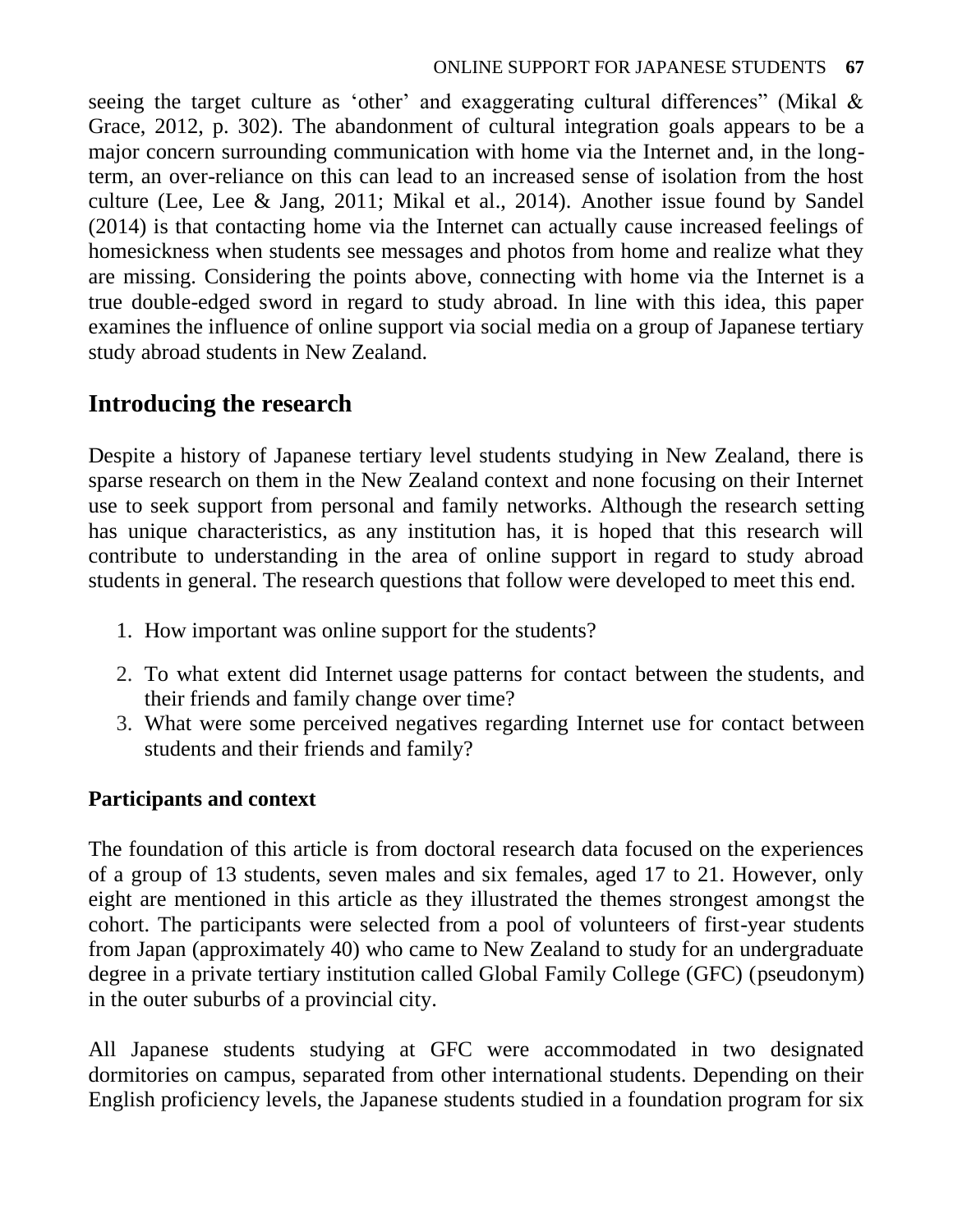months to a year before entering diploma or degree studies. The foundation and diploma programs consisted almost exclusively of Japanese students, so their contact with non-Japanese was limited. However, if Japanese students progressed to degree, which all participants in this paper did, they were sometimes the only Japanese student in the class.

## **Data collection**

Data collection started in the students' initial days at the college and continued through to the end of their second year of studying. The selection of the cohort was based on the students' English proficiency test scores and the proviso that they would not be my students during the research period. Although selection based on English proficiency created a potential bias, English communication and understanding was important because the interviews needed to be conducted predominantly in English due to my low Japanese proficiency. That stated, research data not presented in this paper indicated that factors which may have reduced the need for online support, such as foreign friendships, seemed independent of proficiency.

To gain a deep insight into the students' experiences, I undertook a longitudinal interviewing process lasting approximately two years that involved six interviews per student (generally conducted every three months). The longitudinal nature of the data collection allowed me to monitor each student's trajectory and identify key points that emerged over time. The Constructivist Grounded Theory approach of Kathy Charmaz (e.g. 2006) was a perfect fit for my research because under this approach analysis runs in tandem with data collection (Clarke, 2007; Seidman, 2006), and the researcher moves to and fro between data collection and analysis, controlling the data while still maintaining momentum.

Ethics applications were made to and accepted by the human ethics committee of both the university at which I was studying, and also GFC. Before beginning initial interviews, each participant received an information sheet detailing their ethical rights and a consent form (both in Japanese) to sign.

Interviews usually took 60-90 minutes and were held in a room on campus with just the interviewee and myself present. I used interview guides to provide direction and act as prompts on focus areas. The main topics in the initial interview were: Contact with Japan, college clubs, friendships, and the college environment. Topics changed in subsequent interviews as information gaps were filled and new themes emerged. Participant individuality became evident in the early interviews, so from interview three onward interviews were individualized in order to track each participant's unique trajectory. All interviews were audio recorded to allow me to concentrate on the interviewees' words. I transcribed all interviews within 48 hours of being conducted and sent each student their interview transcript to check over.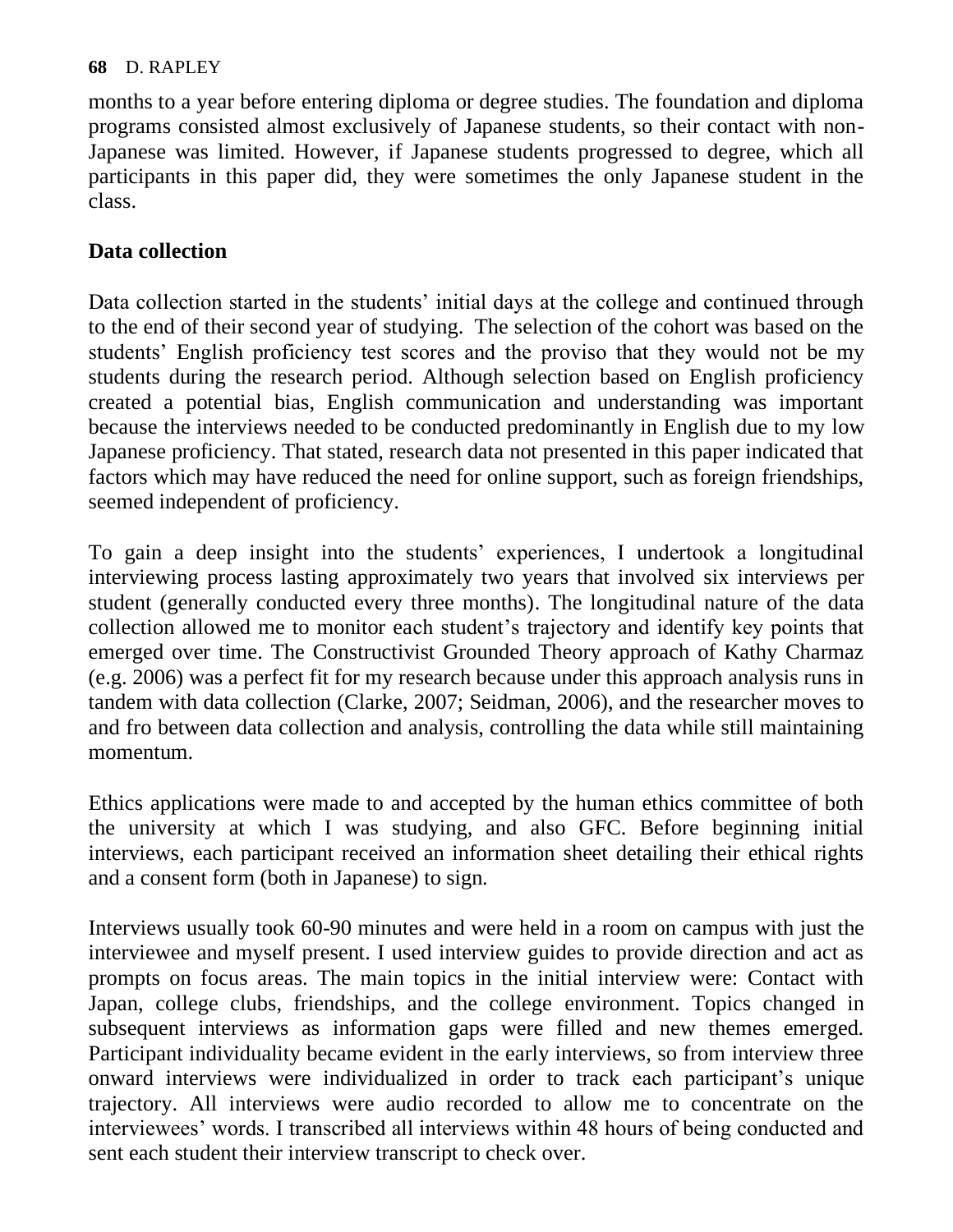Transcribing the interviews provided me with an immediate connection to the data, permitting me to attend closely to the meanings in the participants' words and note patterns emerging across the cohort. I read transcripts word by word, and coded and classified each participant's words into themes and concepts. I then wrote memos for each participant's subsequent interview. Following this, I made a list of the themes, under which the main points and connected quotes from the transcripts were inserted. At the completion of each interview round, I also analysed the data across the participants to ensure that I did not miss any common themes that were emerging. Through this process the research became entirely grounded in the participants' words.

After finishing the fourth interview round, I defined categories and built summaries from all of the data gathered up to that point. From this information, I drew posters specific to each student and reviewed their posters with them in their fifth interview, checking for inaccuracies and digging deeper into selected areas (see Appendix 1). In the next section, the findings, the reader will notice numbers in parentheses: these

numbers indicate the interview in which the information was given. Table 1 shows when the interviews were in relation to the participants' arrival at GFC. The interview times are significant because they reveal the students' attitudes over time.

### **Table 1. Interviews relative to arrival**

|   | Interview Date after arrival at GFC |
|---|-------------------------------------|
|   | 1 month                             |
| っ | 4 months                            |
| 3 | 7 months                            |
|   | 12 months                           |
| 5 | 16 months                           |
|   | 20 months                           |

## **Findings: Remaining connected while abroad**

The Internet as a means of connection with the outside world emerged as an important part of the students' lives from the first interview. The online communication applications predominantly used by the students were Facebook and Skype. Contact between the cohort and their families tended to be most frequent while the students were settling into New Zealand and struggling with their new life. However, Kami was an exception and her experience highlights the ongoing importance of online support for some students. Kami talked of how, after six months in New Zealand, she still regularly contacted her mother to get advice and support when she faced personal issues with other students: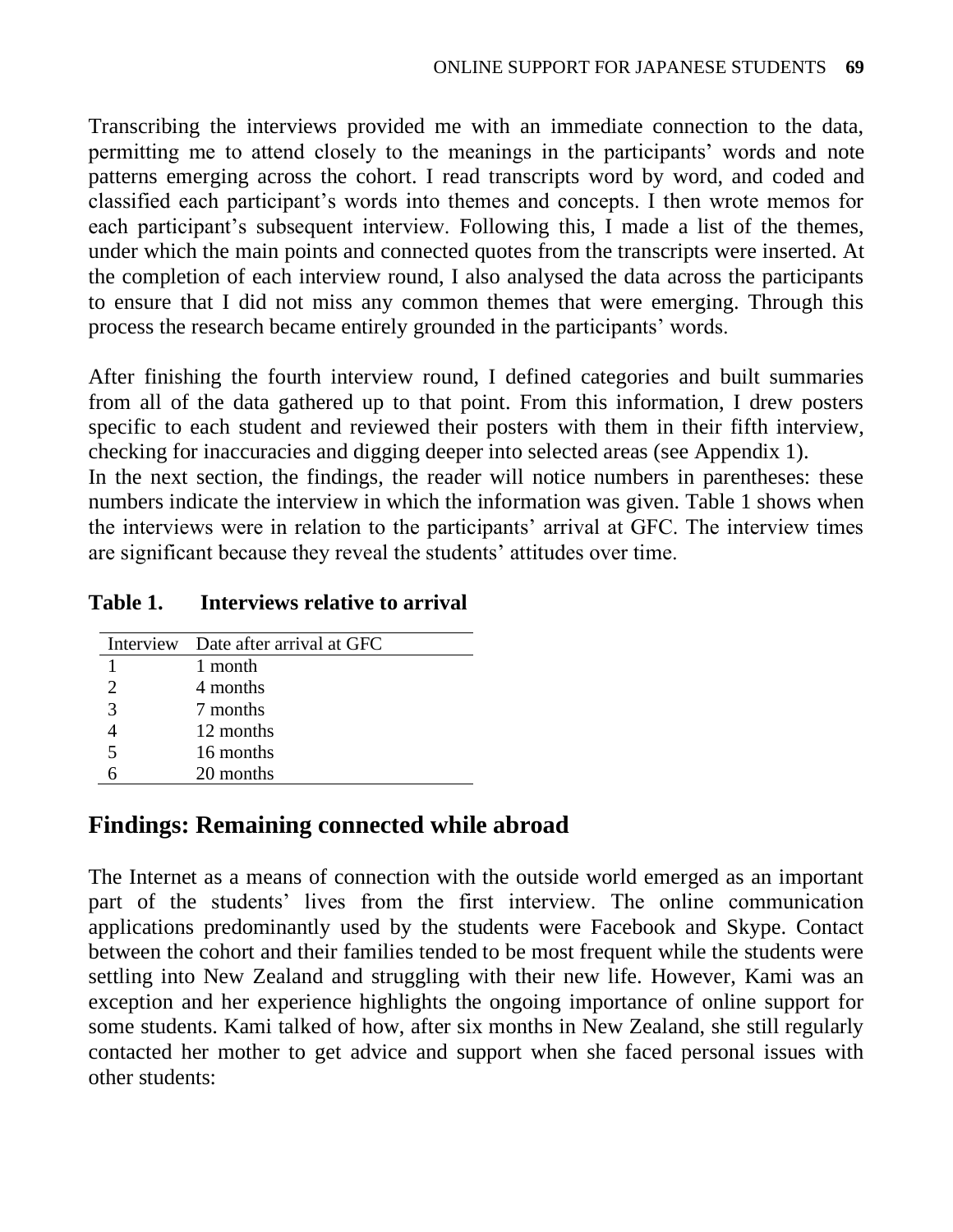I'm trouble in something between my friends or in studying, so I consult to my mum and my mum will give me advice so I can be fine…my mum is very important. (Kami 3)

Some students only contacted home under special circumstances: "When I want my parents to send some money I contact, but normally I don't contact with them" (Kayo 5). Even in cases where participants did not regularly contact Japan, many members of the research cohort indicated that the knowledge that they could easily reach out to people back home reassured them. Despite a year passing since her quote in the previous paragraph, Kami indicated that she still remained closely connected to home and regularly sought solace in her mother's voice:

When I didn't wanna meet my friends or hangout with my friends I always Skyped my mum and she said, 'If you don't wanna meet someone, you can just talk to me in your room.' It was really make me more comfortable. (Kami 6)

When Kami struggled socially in the close confines of her dormitory, Kami's mother appeared to take on the role of a substitute friend, albeit an online one.

Remaining connected with home was not always easy and it did pose challenges to some individuals. Before leaving Japan for New Zealand, approximately half of the participants and their parents practised using computer communication applications together to prepare for the study abroad. Some participants did not bother because, in addition to themselves, at least one other family member was computer literate. However, this occasionally meant that less digitally literate family members were reliant on others to help them make contact. In their interviews, Kami and Shihoko echoed Kang's (2012) research where older female family members tended to lack voice or autonomy in regard to communication with their children residing abroad. Kami asked a Japan-based friend to help her mother set up Facebook, so that she could view Kami's online photos:

I told her [Kami's mother] 'Please make Facebook to watch my photos', but she said, 'I don't know how to make Facebook', so I told my friend, 'Please teach my mother to make Facebook' and she could. Recently she [Kami's mother] said, 'I don't know. I forget how to use Facebook. I can't watch your photos. Please tell me'. My mum really, absolutely don't know how to use computer. (Kami 2)

Kami commented that her mother "didn't know how to turn on the power and she never touched the computer" (4). To combat this problem, Kami had to ask another Japanbased friend to visit her mother and teach her some of the essential points about using online social media applications.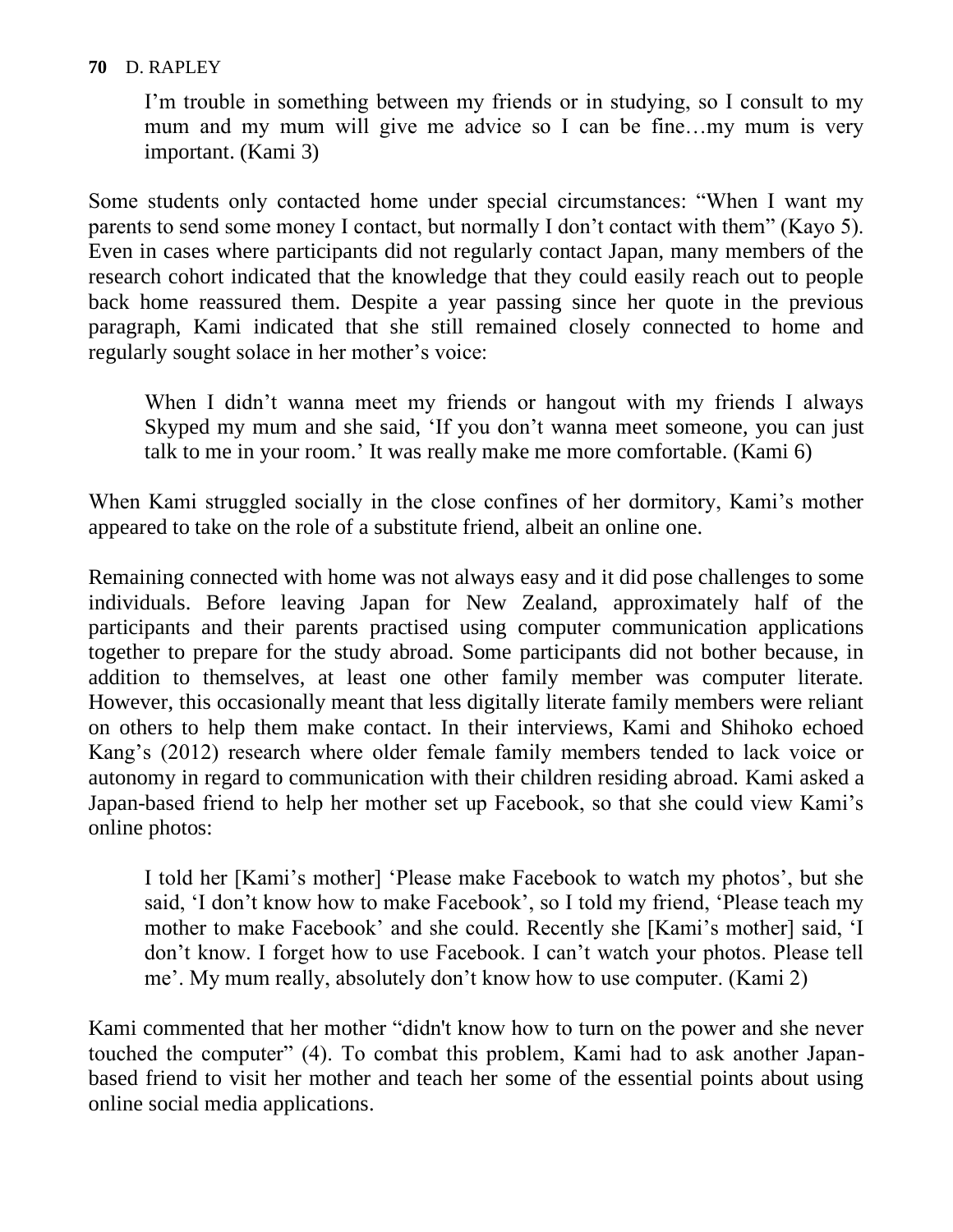Shihoko's family took steps to create a regular communication timetable, arranged to coincide with her father's holidays and her grandmother's visits to her family home. In addition to this, at weekends, Shihoko's father would log into Skype and leave the house so that Shihoko and her mother could talk in private. Somewhat at odds with Kang's (2012) research, where female family members were the ones who lost their voice, was the experience of Yuka, whose father could not operate a computer. Yuka's online communication with family was restricted to her mother. The only time Yuka talked to her father was when she returned to Japan during her annual holiday at home. She felt that his lack of computer literacy was behind a downturn in their relationship.

The ability to remain connected to Japan via the Internet seemed to assist the students in their gradual transition to living in New Zealand. After six months at GFC, the students, with the exception of Kami, began to reduce contact with their parents as they felt increasingly comfortable. In an interesting switch of roles, the initiation of contact shifted to be mostly made by parents, which indicated that remaining connected via the Internet was not just important for the participants, but it also reassured parents that their children were safe. As this switch of roles occurred, some members of the research group started mentioning some less positive aspects of parental contact via the Internet.

# **A compromised independence**

Parental contact became an unwelcome intrusion in some participants' lives. Hiro, for example, valued his independence and became tired of his father monitoring his online activity: "Father always checks my mood message on Skype. Sometimes I wrote something, he asked me what happened. I can't write bad thing!" (4). It seems clear that Hiro was frustrated by his father's snooping, which could have been limiting his ability or desire to post honest messages online. In the following quote, we can see that Hiro may have started to regard Facebook as more of a burden than an asset in his life because it had become an application that limited his independence:

My father likes Facebook, he usually check the Facebook and he knows my friends and my friends' profile and who my friends dating. I don't like that... Maybe if I don't talk with him he knows what is happening from Facebook, that's enough. 'Why you know that?' I said to my father. (5)

Some parents also checked to see if their child was studying diligently. Participants often dealt with this by simply ignoring the Skype calls or messages. However, due to disastrous academic results in prior tertiary study in Japan, Ken felt he could not ignore his father's frequent calls to push him and remind him of his past failures, which often left Ken depressed. These factors, along with further reasons provided below, seem to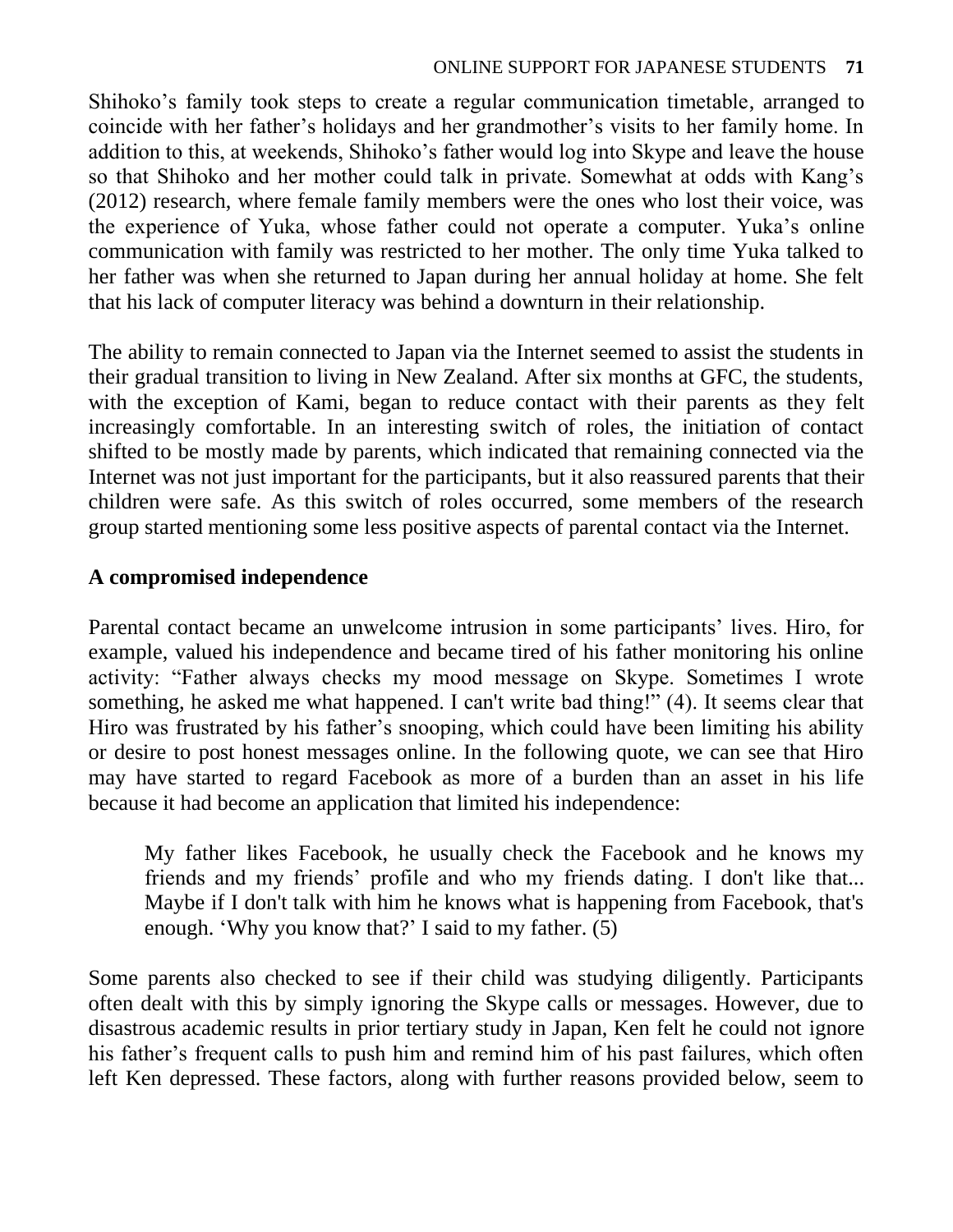have contributed to many students choosing to use different social media applications when contacting friends to what they used when contacting family.

### **The tools of connectivity**

The research participants used a variety of online communication applications to remain connected, the main ones being email, Skype and Facebook. The data collected over successive interviews revealed an interesting pattern in regard to computer-based communication application choices. Similar to the findings of Sandel (2014), Skype was generally the main communication tool used in contact with parents, while Facebook was the most prevalent way in which participants stayed in touch with their Japan-based friends. The reason for this dichotomy, it seems, was because students used Facebook to routinely post on aspects that their parents may have considered to be the less desirable parts of studying abroad, such as partying. Some participants, such as Kami, appeared to initially become addicted to Facebook as they desperately wanted to maintain links with Japan while they were still establishing trusted friendships in their new surroundings:

I watch twice or three times every day and sometimes I upload my photos. I have many friends on Facebook. If I don't check the Facebook maybe the Facebook will be new one, new one, new one, new one, so I have to check regularly. (Kami 2)

However, it is also important to acknowledge that as friendships are made overseas, so too can home-country friendships grow increasingly distant. In this research, some participants, such as Yoichi, drifted away from their Japan-based friendships over time. Although, in his second interview Yoichi stated that he enjoyed checking Facebook daily to maintain his link to his Japan-based friends, a year later he revealed that he had lost contact with them and was now much closer to his Japanese GFC-based friends.

Facebook was also used by some students to show off their life, and envious and positive comments from their Japan-based friends lifted the participants' spirits and made them feel better about their life in New Zealand:

I had black and white party in Mr. Cue<sub>1</sub> and I put [photos] on Facebook and I weared dress and they say, 'You wear dress?' She [Shihoko's friend in Japan] really wants to wear a dress, but there is no opportunity to wear dress in Japan because we don't have party quite often. We just wear dress farewell party. Yeah, and they can't go to club because of age, 'You can go to club?', 'Yes, of course!' (Shihoko 2)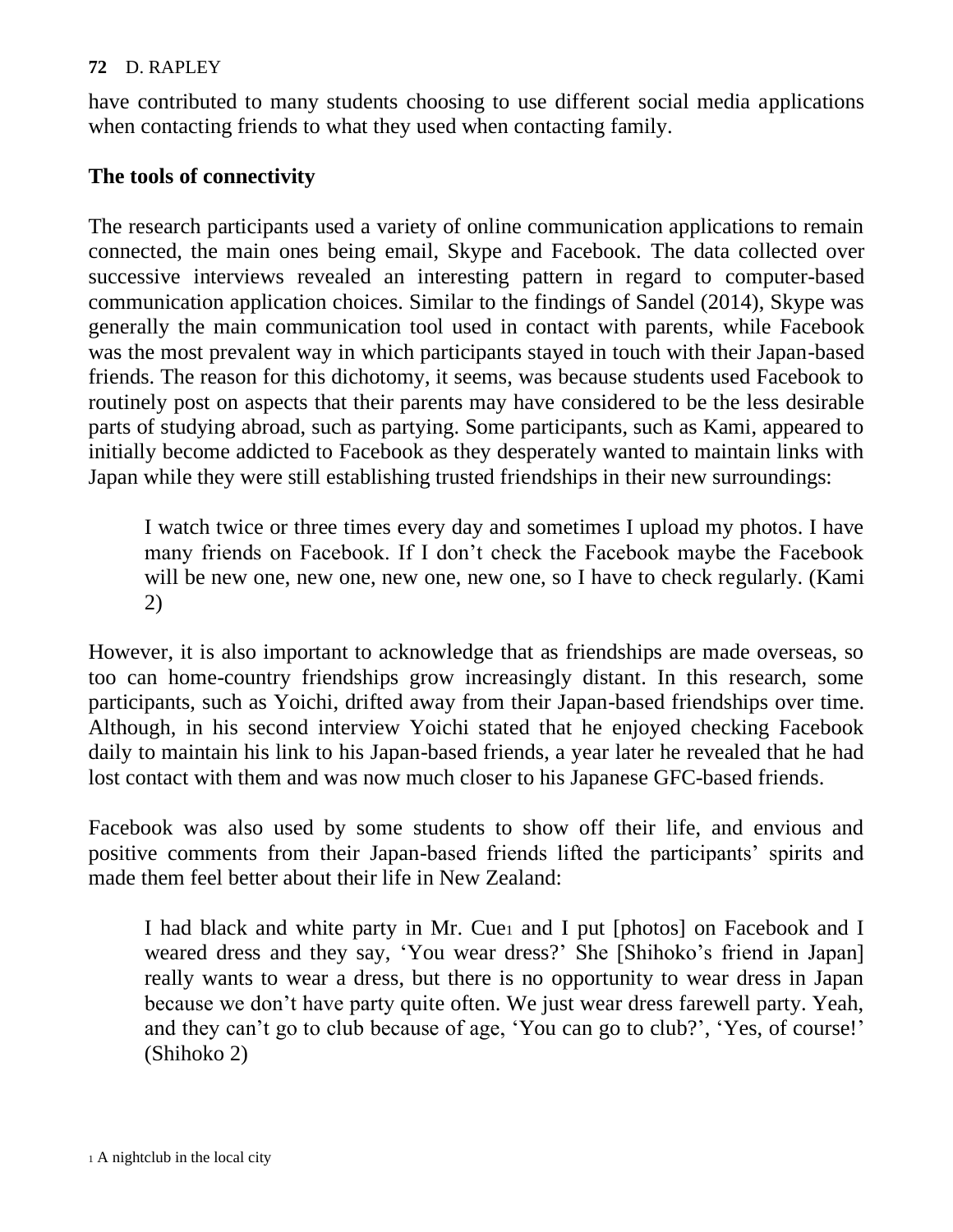#### ONLINE SUPPORT FOR JAPANESE STUDENTS **73**

However, Facebook contact with Japan-based friends sometimes resulted in melancholy, such as when students saw photos from Japan that made them nostalgic for home. Participants commented in interviews that they felt homesick after viewing Facebook posts of festivals and other events that they would have attended had they been home. Kami openly questioned her choice to live in New Zealand based on what she saw on Facebook. In her final interview she stated: "If I see the Facebook and my friends in Japan are really enjoying that time. That time compared with my life, 'Am I enjoying here?' I asked myself"(6).

That stated, only one participant truly voiced concerns about the negative effects of Internet-based communication on the study abroad experience and took personal measures to overcome them. Taka, like most of his peers, used Facebook every day to upload photos, check people's status and send messages. Although he referred to Facebook as his "life tool" in his second interview, he also spoke of it being a distraction and how some types of electronic communication were sterile and potentially damaging to the future of face-to-face communication.

Later in the research, Taka revealed that he had taken the bold step of closing his Facebook account. Taka's Facebook account seems to have fallen victim to his decision to concentrate more on his studies because his grades were below his expectations and he subsequently believed that he had let his parents down.

I closed my Facebook account because Facebook became a distraction. If I open the Facebook I have to see some photos of my friends in Japan…and sometimes I can't concentrate the things in front of me, like job, or study or assignment. So, I decided to close, the distraction has gone. Facebook is working as one of the ways to connect with other people in Japan, messaging and chatting, but it is not needed for study. (Taka 5)

Showing strength of character, Taka kept his Facebook account closed until he felt satisfied with his academic results; once achieved, he reopened his account:

I think all student should close it because Twitter, Facebook, other social website will be definitely distraction...this stuff can waste time easily, it's cool, but it's not cool for student. So, if a student can get good grade while using the Facebook or other social website, fine, no problem for that student. But I think almost all students can't do it, that's why closing Facebook or social website will be fine. (Taka 6)

That said, Taka admitted that during this period he still used Skype every day to chat and sometimes video-called his friends and family in Japan, which suggested that he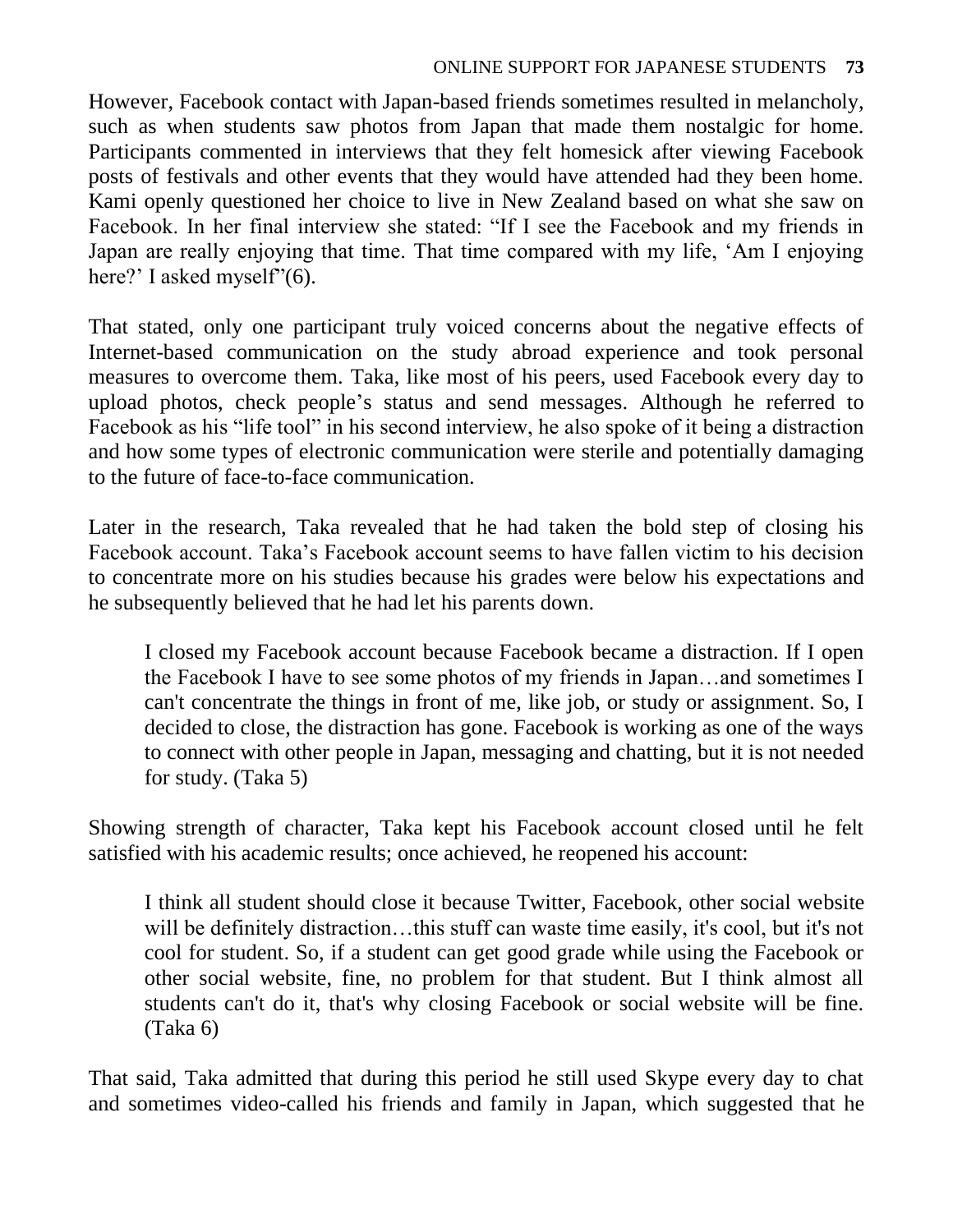considered Skype less distracting than Facebook. This, along with other findings, will be looked at further in the discussion section.

# **Discussion**

Like an online umbilical cord, the Internet kept the students connected to home and was an important source of support throughout their time studying in New Zealand, allowing them to receive advice and affirmation from family in Japan and to remain connected to Japan-based friends. The importance of contacting home can be comprehended through Kami's actions, and also those of Shihoko, who fixed contact schedules so that family members could gather together and communicate with her at one time. It should also be acknowledged that the support that travelled between the students and Japan was not one-way; family members also sought assurances that their child was in good health and doing well at college. The longitudinal aspect of my research revealed that with time there was a switch from predominantly participant-to-parent-initiated contact to parentto-participant-initiated contact. This was clearly a point of frustration for some participants, particularly Hiro.

The issue of family members experiencing a loss of voice due to a lack of computer skills was revealed in the findings. The cases of Shihoko and Kami, for instance, concur with Kang's (2012) findings, where participants' mothers and grandmothers initially relied on the males' or younger family members' computer knowledge to initiate contact. Yuka contrasted this trend and her experience with her father perhaps demonstrated a need to remain connected to parents to maintain a healthy relationship.

Taka's response to close his Facebook account while maintaining his Skype and email accounts indicates that Facebook was distracting, perhaps due to it being more public and emphasizing visual aspects, such as photographs. This assumption is strengthened by other participants' negative comments on seeing photos of events in their hometown that they missed. Taka's choice to close his Facebook account could also be seen as a form of withdrawal from comfort towards something more constructive. It may be that such decisions to withdraw from the comfortable were an indication that some focal students were looking for ways to embrace the adventure that study abroad seems to offer.

The pattern of Skype for parental connections and Facebook for connecting with friends may be explained through an understanding of different roles that parents and Japanbased friends played. Parents predominantly played a support and guidance role. However, old friends filled a social void, particularly in the initial stages in New Zealand, and posts of photographs and interesting comments sometimes temporarily relieved the participants' stress. However, as stated above, they did not always result in positive feelings.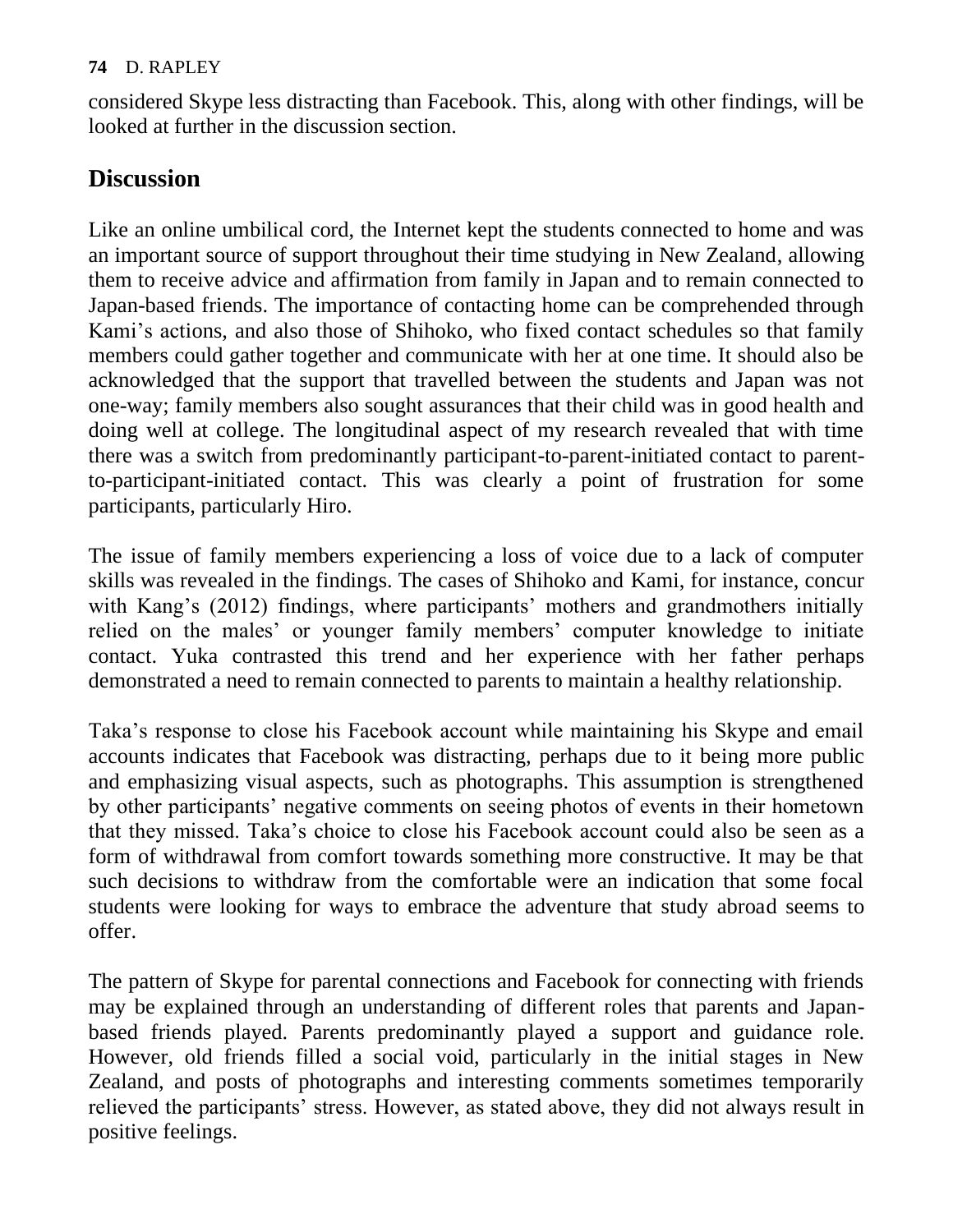There were other differences between being connected to family and being connected to friends. One of the negatively perceived issues for the participants regarding parents was unsolicited attention and the feeling that parents were monitoring their lives in New Zealand. Another trade-off of social media is that it may have distracted some participants from using English and, in a sense, watered down their ability to have an international experience on their study abroad. Interestingly, the open link with Japan that the Internet provided may have helped the students resettle after their study abroad; it allowed them to maintain friendships in Japan and, it seems, also enabled cultural maintenance through regular contact with Japan-based friends and family.

# **Conclusion**

The Internet can be an important tool in the initial stages of a study abroad. It provides online access to personal and family networks, enabling students to hear familiar voices and feel accepted when they are vulnerable. The current study shows that online social media also benefited parents: they could seek reassurance in regard to their child's wellbeing and also check on their studies. Although some family members struggled to find a voice due to computer literacy issues, these issues were overcome with time and relative ease.

While study abroad has held an assumption of literal and figurative distance in the past, in the contemporary world, communication platforms such as Facebook and Skype may discourage engagement with the L2 and host culture because students may simply remain virtually immersed in their own language and culture. It seems clear from previous literature and data from this research that establishing a suitable amount of Internet social media use on study abroad, which still allows for a fulfilling international experience and does not create a distraction from studying, may be difficult to achieve. The Internet is here to stay in some form, and online connections will only become more mainstream and important. In regard to study abroad, the online environment has become an essential space which can play a very important role in student support. That stated, in the future, study abroad providers may need to look at limiting the amount of time that international students spend engaged on the Internet or the meaningfulness of study abroad experiences may decline.

Future research could focus on online communication application choice when connecting with family or friends. Other research could look at whether differences exist between study abroad students from different cultures/countries in the way that they utilize the Internet as a source of support.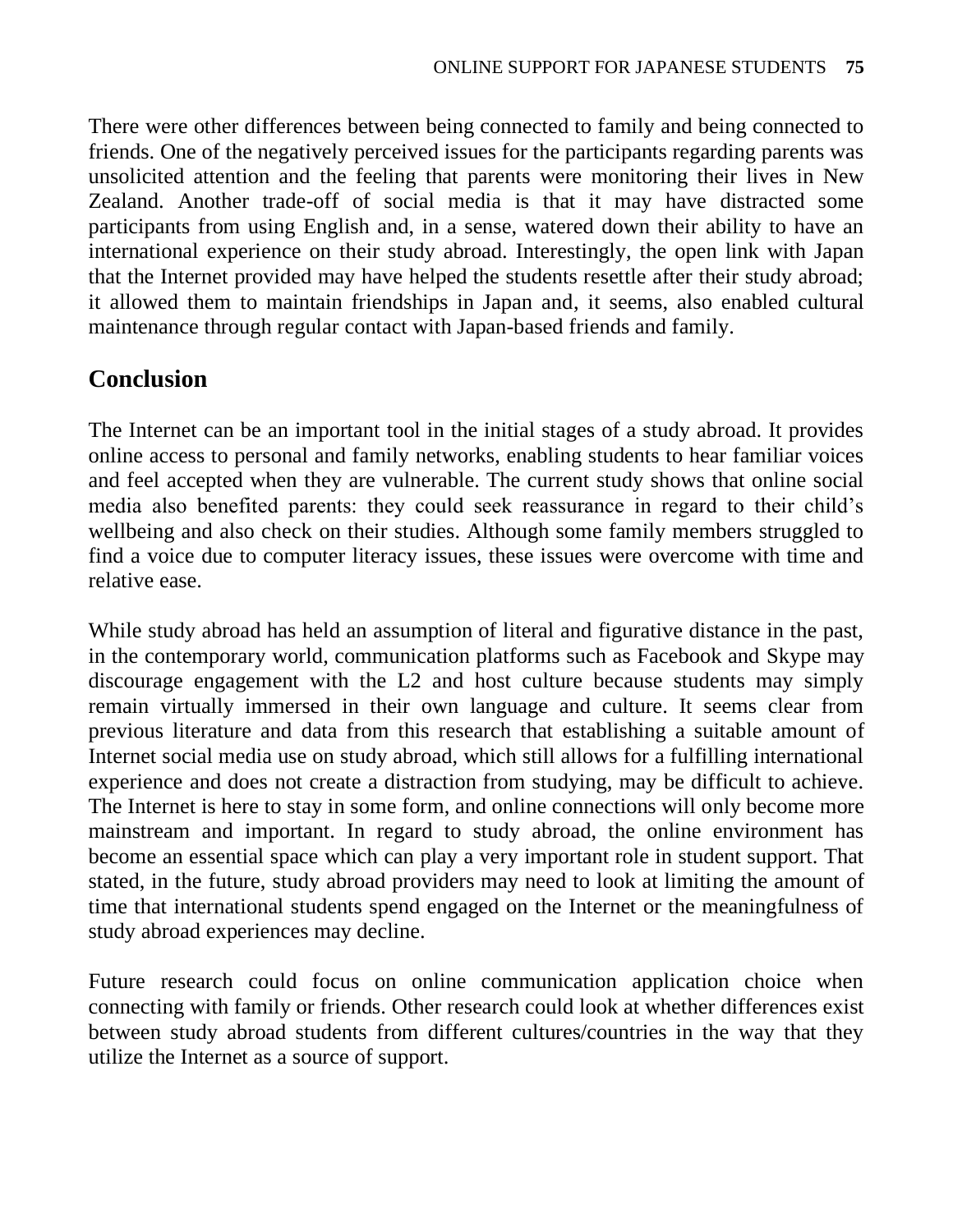### **References**

- Allen, H., & Dupuy, B. (2012). Study abroad, foreign language use, and the Communities standard. *Foreign Language Annals, 45*(4), 468-493.
- Amuzie, G., & Winke, P. (2009). Changes in language learning beliefs as a result of study abroad. *System, 37*, 366-379.
- Andrade, M. (2006). International students in English-speaking universities: Adjustment factors. *Journal of Research in International Education, 5*(2), 131-154.
- Asaoka, T., & Yano, J. (2009). The contribution of "study abroad" programs to Japanese internationalization. *Journal of Studies in International Education, 13*(2), 174- 188.
- Ayano, M. (2006). Japanese students in Britain. In M. Byram & A. Feng (Eds.), *Living and studying abroad: Research and practice* (pp. 11-37). Clevedon, UK: Multilingual Matters Ltd.
- Baker, G., & Hawkins, K. (2006). The international student journey. *The Australian Universities Review, 48*(2), 20-25.
- Cemalcilar, Z., Falbo, T., & Stapleton, L. (2005). Cyber communication: A new opportunity for international students' adaptation? *International Journal of Intercultural Relations, 29*(1), 91-110.
- Charmaz, K. (2006). *Constructing grounded theory: A practical guide through qualitative analysis*. London, England: Sage Publications Ltd.
- Clarke, A. (2007). Grounded theory: Critiques, debates, and situational analysis. In W. Outhwaite & S. Turner (Eds.), *The Sage handbook of social science methodology* (pp. 423-442). London, England: Sage Publications Ltd.
- Cole, D., Nick, E., Zelkowitz, R., Roeder, K., & Spinelli, T. (2017). Online social support for young people: Does it recapitulate in-person social support; Can it help? *Computers in Human Behavior, 68*, 456-464.
- Coleman, J. (2013). Researching whole people and whole lives. In C. Kinginger (Ed.), *Social and cultural aspects of language learning in study abroad* (pp. 17- 44). Amsterdam, The Netherlands: John Benjamins Publishing Company.
- Hofer, B., Thebodo, S., Meredith, K., Kaslow, Z., & Saunders, A. (2016). The long arm of the digital tether: Communication with home during study abroad. *Frontiers: The Interdisciplinary Journal of Study Abroad, 28*, 24-41.
- Hossain, M., & Veenstra, A. (2013). Online maintenance of life domains: Uses of social network sites during graduate education among the US and international students. *Computers in Human Behavior, 29,* 2697-2702.
- Kang, T. (2012). Gendered media, changing intimacy: Internet-mediated transnational communication in the family sphere. *Media, Culture & Society*, *34*(2), 146-161.
- Kim, H., & Okazaki, S. (2014). Navigating the cultural transition alone: Psychosocial adjustment of Korean early study abroad students. *Cultural Diversity and Ethnic Minority Psychology*, *20*(2), 244-253.
- Kline, S., & Liu, F. (2005). The influence of comparative media use on acculturation,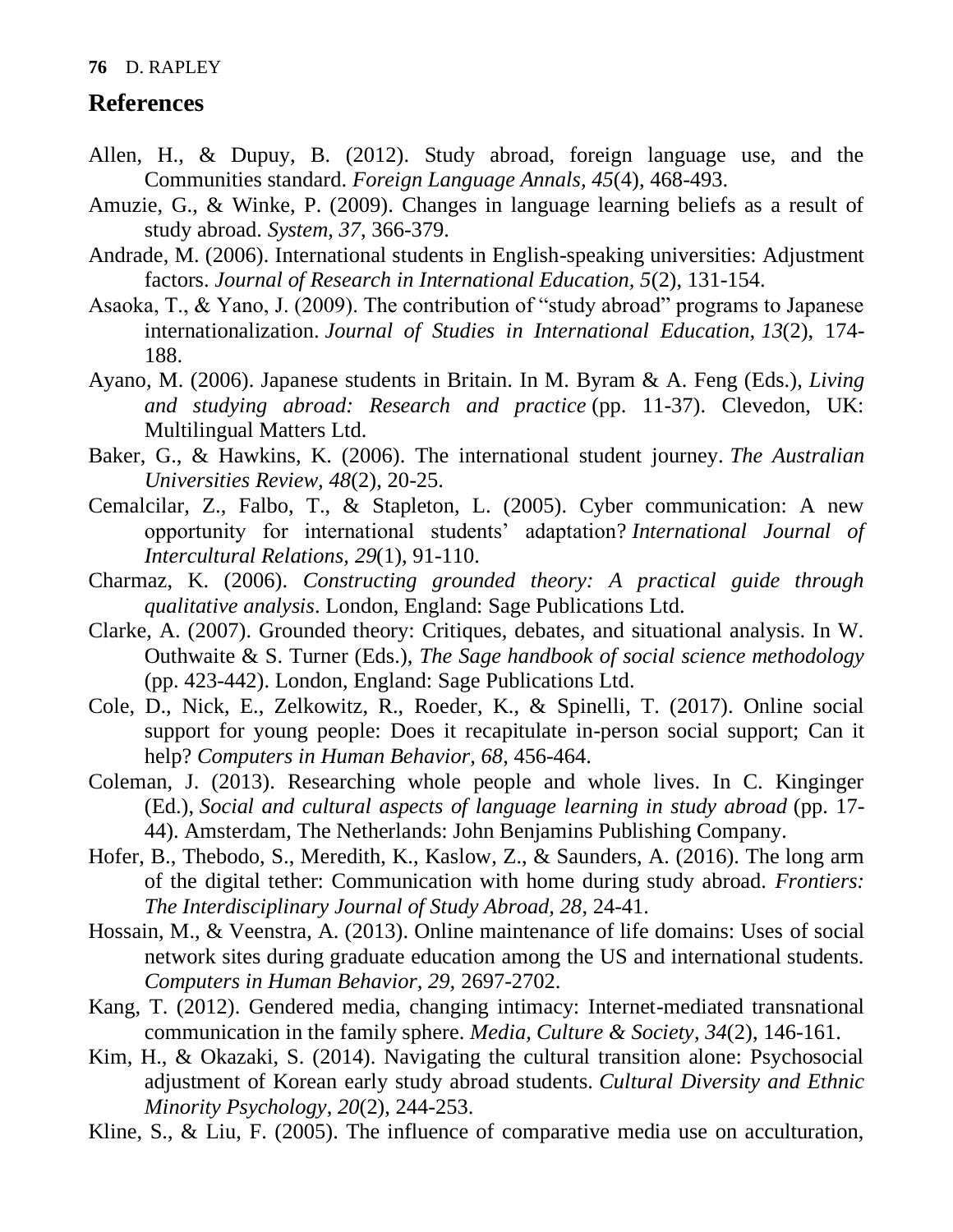acculturative stress, and family relationships of Chinese international students. *International Journal of Intercultural Relations, 29*(4), 367-390.

- Kraut, R., Patterson, M., Lundmark, V., Kiesler, S., Mukophadhyay, T., & Scherlis, W. (1998). Internet paradox: A social technology that reduces social involvement and psychological well-being? *American Psychologist, 53*(9), 1017-1031.
- Lee, E., Lee, L., & Jang, J. (2011). Internet for the internationals: Effects of Internet use motivations on international students' college adjustment. *Cyberpsychology, Behavior, and Social Networking, 14*(7-8), 433-437.
- Lin, M., Wu, J., You, J., Chang, K., Hu, W., & Xu, S. (2018). Association between online and offline social support and Internet addiction in a representative sample of senior high school students in Taiwan: The mediating role of self-esteem. *Computers in Human Behavior, 84*, 1-7.
- Mikal, J., & Grace, K. (2012). Against abstinence-only education abroad: Viewing Internet use during study abroad as a possible experience enhancement. *Journal of Studies in International Education, 16*(3), 287-306.
- Mikal, J., Rice, R., Abeyta, A., & DeVilbiss, J. (2013). Transition, stress and computermediated social support. *Computers in Human Behavior, 29*(5), A40-A53.
- Mikal, J., Yang, J., & Lewis, A. (2014). Surfing USA: How Internet use prior to and during study abroad affects Chinese students' stress, integration, and cultural learning while in the United States. *Journal of Studies in International Education, 19*(3), 203-224.
- Ryan, M., & Twibell, R. (2000). Concerns, values, stress, coping, health and educational outcomes of college students who studied abroad. *International Journal of Intercultural Relations, 24*, 409-435.
- Sandel, T. (2014). "Oh, I'm here!": Social media's impact on the cross-cultural adaptation of students studying abroad. *Journal of Intercultural Communication Research, 43*(1), 1-29.
- Sanz, C. (2014). Contributions of study abroad research to our understanding of SLA processes and outcomes: The SALA Project, an appraisal. In C. Perez-Vidal (Ed.), *Language acquisition in study abroad and formal instruction contexts* (pp. 1-13)*.* Amsterdam, The Netherlands: John Benjamins Publishing Company.
- Seidman, I. (2006). *Interviewing as qualitative research: A guide for researchers in education and the social sciences* (3rd ed.). New York: Teachers College Press.
- Shadowen, N., Chieffo, L., & Guerra, N. (2015). The Global Engagement Measurement Scale (GEMS): A new scale for assessing the impact of education abroad and campus internationalization. *Frontiers: The Interdisciplinary Journal of Study Abroad*, *26*, 231-247.
- Tanaka, K. (2007). Japanese students' contact with English outside the classroom during study abroad. *New Zealand Studies in Applied Linguistics, 13*(1), 36-54.
- Yue, Y. (2009). *Cultural adaptation of Asian students in Australia.* Retrieved from <http://www.aare.edu.au/09pap/yue091551.pdf>